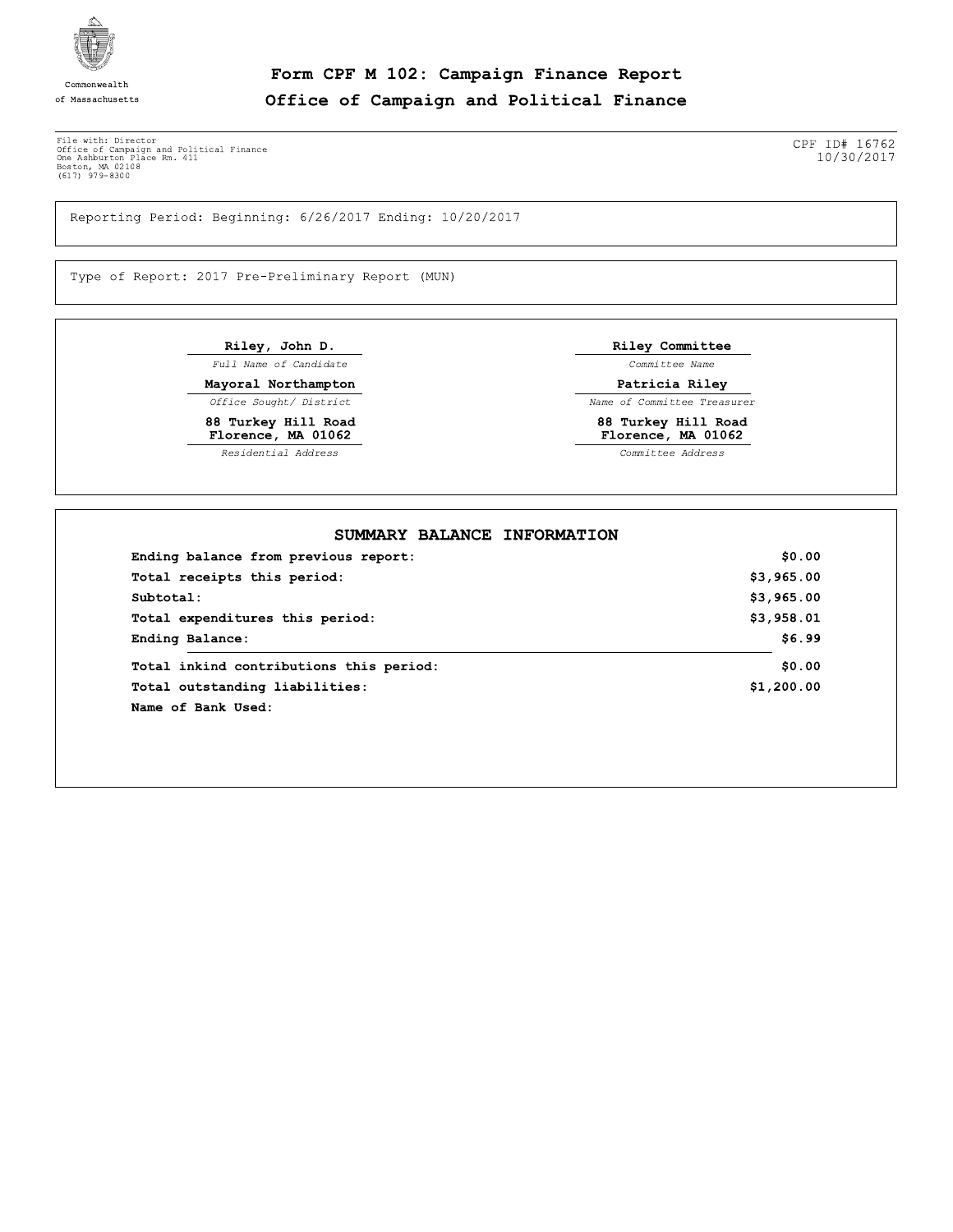## Schedule A: Receipts

M.G.L. c. 55 requires that the name and residential address be reported, in alphabetical order, for all receipts<br>over \$50 in a calendar year. Committees must keep detailed accounts and records of all receipts, but need on

| Date Name and Residential Address |                  | <b>Amount Occupation and Employer</b> |
|-----------------------------------|------------------|---------------------------------------|
| 9/11/2017 Coolbirth, Theresa      |                  | \$100.00 Admissions Officer           |
| 14 Blanchard Rd.                  |                  | <b>Assumption College</b>             |
| Milford, MA 01757                 |                  |                                       |
| 8/14/2017 Denno, Karen            |                  | \$200.00 Admissions                   |
| 551 Florence Rd.                  |                  | Smith College                         |
| Florence, MA 01062                |                  |                                       |
| 8/9/2017 Dwyer, Jeff              |                  | \$100.00 Literary Agent               |
| 725 3rd St                        |                  | Self Employed                         |
| Cedar Key, FL 32625               |                  |                                       |
| 6/26/2017 Farrick, Lou            |                  | \$100.00 Antiques Dealer              |
| 81 Loudville Rd.                  |                  | Self Employed                         |
| Easthampton, MA 01027             |                  |                                       |
| 8/7/2017 Farrick, Margaret        |                  | \$100.00 Antique Dealer               |
| 81 Loudville Rd.                  |                  | Self                                  |
| Northampton, MA 01060             |                  |                                       |
| 8/9/2017 Mackler, Fred            | \$500.00 Dentist |                                       |
| 395 North Farms Rd.               |                  | Self Employed                         |
| Florence, MA 01062                |                  |                                       |
| 8/1/2017 Maroni, Joan             | \$100.00 Retired |                                       |
| 4363 La Grand Ln.                 |                  |                                       |
| Santa Rosa, CA 95404              |                  |                                       |
| 8/15/2017 Molitoris, Tom          | \$100.00 Retired |                                       |
| 95 Park Hill Rd.                  |                  |                                       |
| Easthampton, MA 01027             |                  |                                       |
| 8/5/2017 Pill, Michael            | \$100.00 Lawyer  |                                       |
| P.O. Box 242                      |                  | Self                                  |
| Shutesbury, MA 01072              |                  |                                       |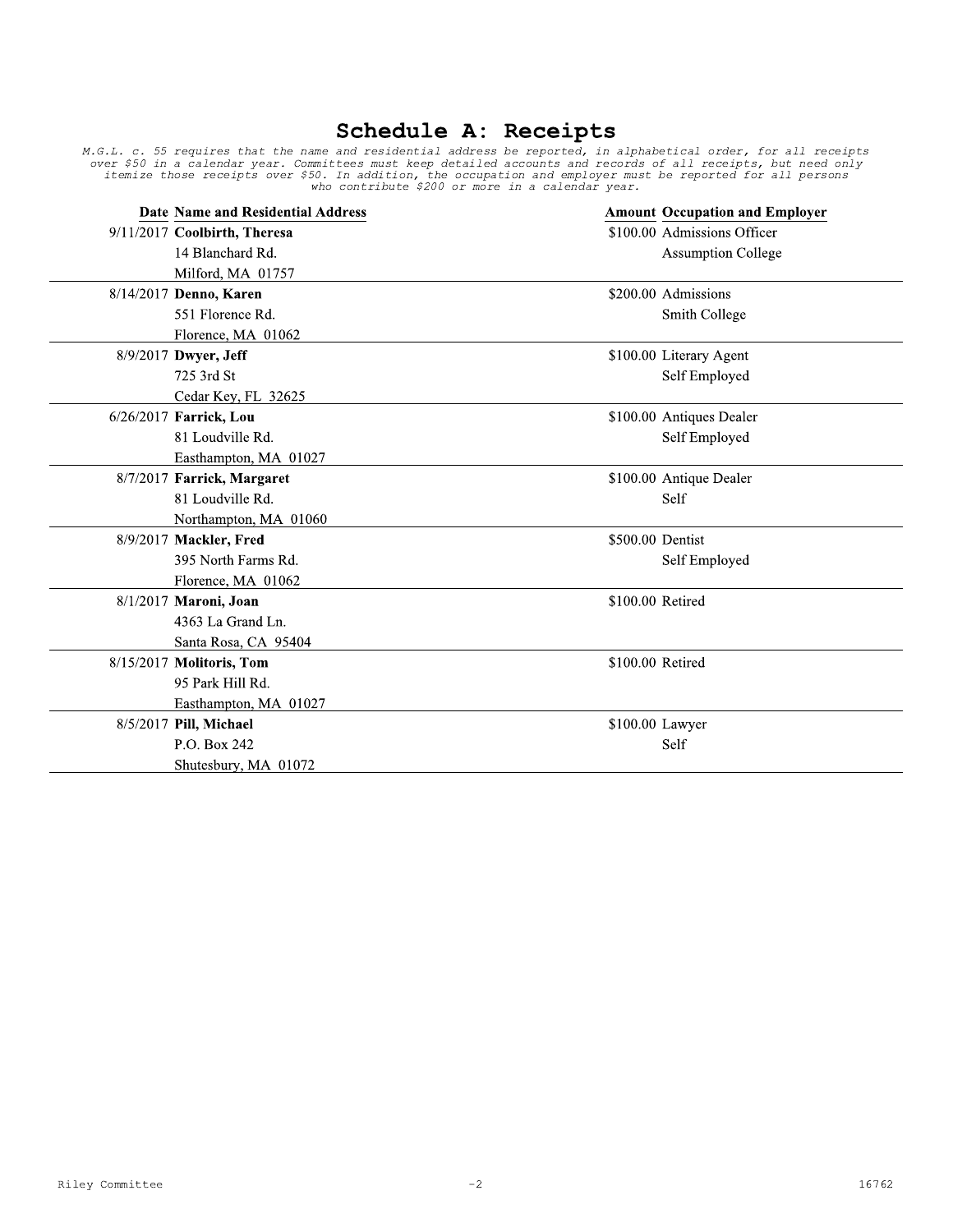| 9/28/2017 Riley, John     |                                   | \$400.00 Book Seller |  |
|---------------------------|-----------------------------------|----------------------|--|
| 88 Turkey Hill Rd.        |                                   | Self Employed        |  |
| Northampton, MA 01060     |                                   |                      |  |
| 9/12/2017 Riley, John D.  |                                   | \$400.00             |  |
| 88 Turkey Hill Road       |                                   |                      |  |
| Florence, MA 01062        |                                   |                      |  |
| 9/19/2017 Riley, John D.  |                                   | \$400.00             |  |
| 88 Turkey Hill Road       |                                   |                      |  |
| Florence, MA 01062        |                                   |                      |  |
| 9/26/2017 Riley, John D.  |                                   | \$400.00             |  |
| 88 Turkey Hill Road       |                                   |                      |  |
| Florence, MA 01062        |                                   |                      |  |
| 10/3/2017 Shaugnessy, Pat |                                   | \$100.00 Retired     |  |
| 182 Chestnut St.          |                                   |                      |  |
| Northampton, MA 01060     |                                   |                      |  |
| 8/5/2017 Shilkret, Robert |                                   | \$100.00 Retired     |  |
| 18 Jewett Ln.             |                                   |                      |  |
| South Hadley, MA 01075    |                                   |                      |  |
| 9/5/2017 Zahn, Judith     |                                   | \$100.00 Retired     |  |
| 65 Bridge St.             |                                   |                      |  |
| Hatfield, MA 01038        |                                   |                      |  |
|                           | <b>Total Itemized Receipts:</b>   | \$3,300.00           |  |
|                           | <b>Total Unitemized Receipts:</b> | \$665.00             |  |
|                           | <b>Total Receipts:</b>            | \$3,965.00           |  |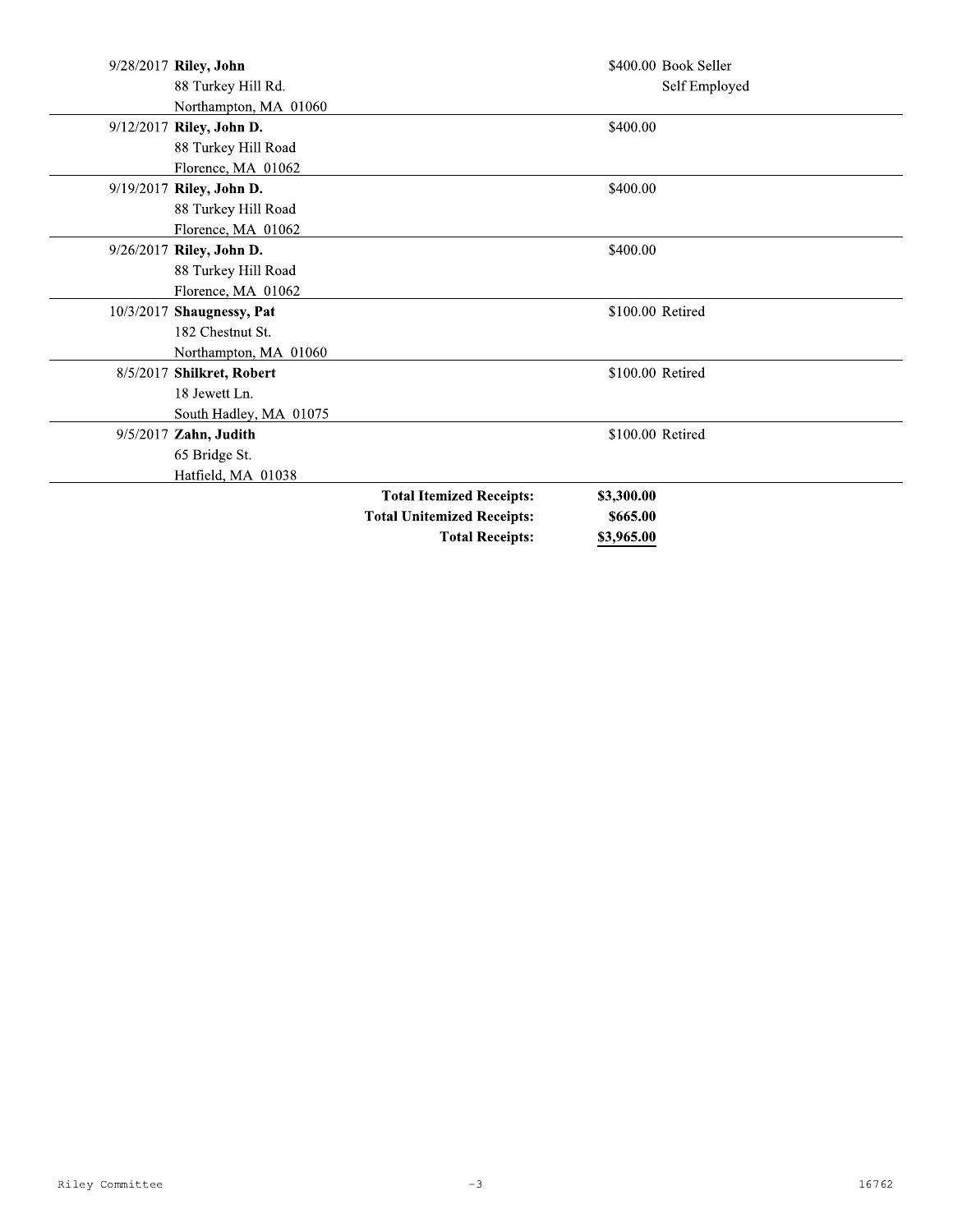|                | <b>Date Name and Address</b>      | <b>Amount Purpose</b>     |
|----------------|-----------------------------------|---------------------------|
| 9/26/2017 Aldi |                                   | \$29.54 Kickoff Supplies  |
|                | 354 Russel St.                    |                           |
|                | Hadley, MA 01035                  |                           |
| 10/6/2017 Aldi |                                   | \$30.00 Kickoff Supplies  |
|                | 354 Russel St.                    |                           |
|                | Hadley, MA 01035                  |                           |
|                | 8/31/2017 Collective Copies       | \$12.75 Postcard Printing |
|                | 93 Main St.                       |                           |
|                | Florence, MA 01062                |                           |
|                | 10/2/2017 Collective Copies       | \$13.81 Postcard Printing |
|                | 93 Main St.                       |                           |
|                | Florence, MA 01062                |                           |
|                | 8/30/2017 Daily Hampshire Gazette | \$150.10 Advertising      |
|                | Po Box 299                        |                           |
|                | Northampton, MA 01060             |                           |
|                | 9/5/2017 Daily Hampshire Gazette  | \$280.00 Newspaper Ad     |
|                | Po Box 299                        |                           |
|                | Northampton, MA 01060             |                           |
|                | 9/12/2017 Daily Hampshire Gazette | \$430.10 Newspapaer Ad    |
|                | Po Box 299                        |                           |
|                | Northampton, MA 01060             |                           |
|                | 9/20/2017 Daily Hampshire Gazette | \$150.10 Newspaper Ad     |
|                | Po Box 299                        |                           |
|                | Northampton, MA 01060             |                           |
|                | 9/25/2017 Daily Hampshire Gazette | \$280.00 Newspaper Ad     |
|                | Po Box 299                        |                           |
|                | Northampton, MA 01060             |                           |

 $-4$ 

## **Schedule B: Expenditures**<br>M.G.L. c. 55 requires committees to list, in alphabetical order, all expenditures over \$50 in a reporting period.<br>Committees must keep detailed accounts and records of all expenditures, but need

Riley Committee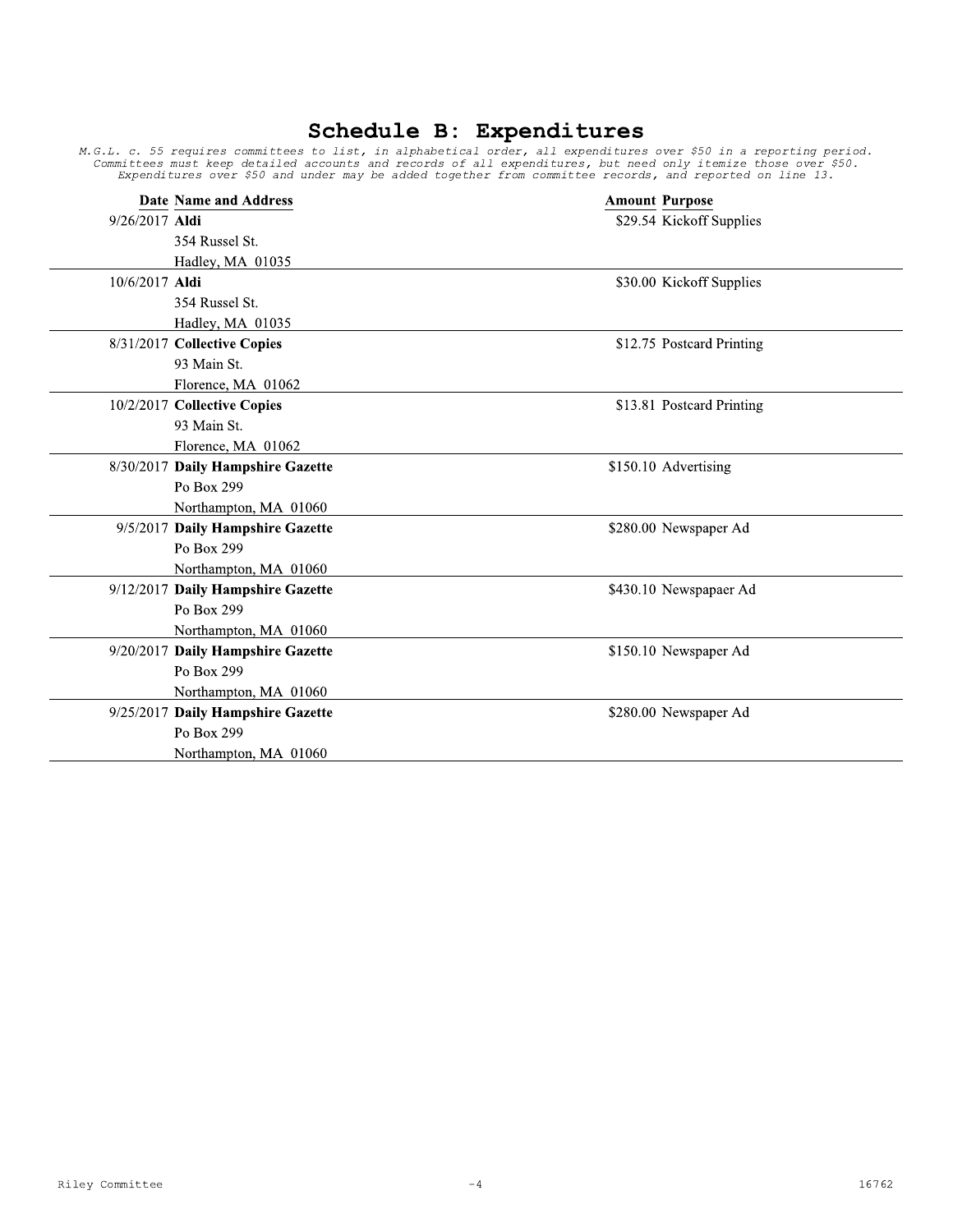| 9/26/2017 Dollar Stores         |                                       | \$25.50 Kickoff Supplies         |
|---------------------------------|---------------------------------------|----------------------------------|
| 458 Russel St.                  |                                       |                                  |
| Hadley, MA 01035                |                                       |                                  |
| 10/6/2017 Dollar Tree           |                                       | \$14.88 Kickoff Supplies         |
| 458 Russel St.                  |                                       |                                  |
| Hadley, MA 01035                |                                       |                                  |
| 10/6/2017 Florence Civic Center |                                       | \$150.00 Rent For Hall           |
| Park St.                        |                                       |                                  |
| Florence, MA 01062              |                                       |                                  |
| 10/10/2017 Go Fund Me           |                                       | \$114.95 Bank Fee                |
| MA                              |                                       |                                  |
| 7/26/2017 Harland Clarke        |                                       | \$24.99 Checks For Campaign      |
| 15955 La Cantera Pkwy.          |                                       |                                  |
| San Antonio, TX 78256           |                                       |                                  |
| 10/8/2017 Joe Belmont           |                                       | \$300.00 Band Expense            |
| 62 Gilrain Terrace              |                                       |                                  |
| Florence, MA 01062              |                                       |                                  |
| 8/27/2017 John Riley            |                                       | \$789.18 Reimbursement (See R-1) |
| 88 Turkey Hill Rd.              |                                       |                                  |
| Northampton, MA 01060           |                                       |                                  |
| 8/27/2017 John Riley            |                                       | \$116.50 Reimbursement (See R-1) |
| 88 Turkey Hill Rd.              |                                       |                                  |
| Northampton, MA 01060           |                                       |                                  |
| 9/21/2017 On The Button         |                                       | \$223.13 Political Pins          |
| 59 Nonotuck St.                 |                                       |                                  |
| Northampton, MA 01060           |                                       |                                  |
| 10/14/2017 Paradise Copies      |                                       | \$239.27 Copies                  |
| 21 Conz St.                     |                                       |                                  |
| Northampton, MA 01060           |                                       |                                  |
| 9/12/2017 Staples               |                                       | \$23.21 Print Stamp              |
| 122 North King St.              |                                       |                                  |
| Northampton, MA 01060           |                                       |                                  |
| 9/28/2017 Us Post Office        |                                       | \$68.00 Postcard Stamps          |
| 37 Bridge St.                   |                                       |                                  |
| Northampton, MA 01060           |                                       |                                  |
| 9/6/2017 WHMP                   |                                       | \$190.00 Radio Ad                |
| 15 Hampton Ave.                 |                                       |                                  |
| Northampton, MA 01060           |                                       |                                  |
| 10/2/2017 WHMP                  |                                       | \$302.00 Radio Ad                |
| 15 Hampton Ave.                 |                                       |                                  |
| Northampton, MA 01060           |                                       |                                  |
|                                 | <b>Total Itemized Expenditures:</b>   | \$3,958.01                       |
|                                 | <b>Total Unitemized Expenditures:</b> | \$0.00                           |
|                                 | <b>Total Expenditures:</b>            | \$3,958.01                       |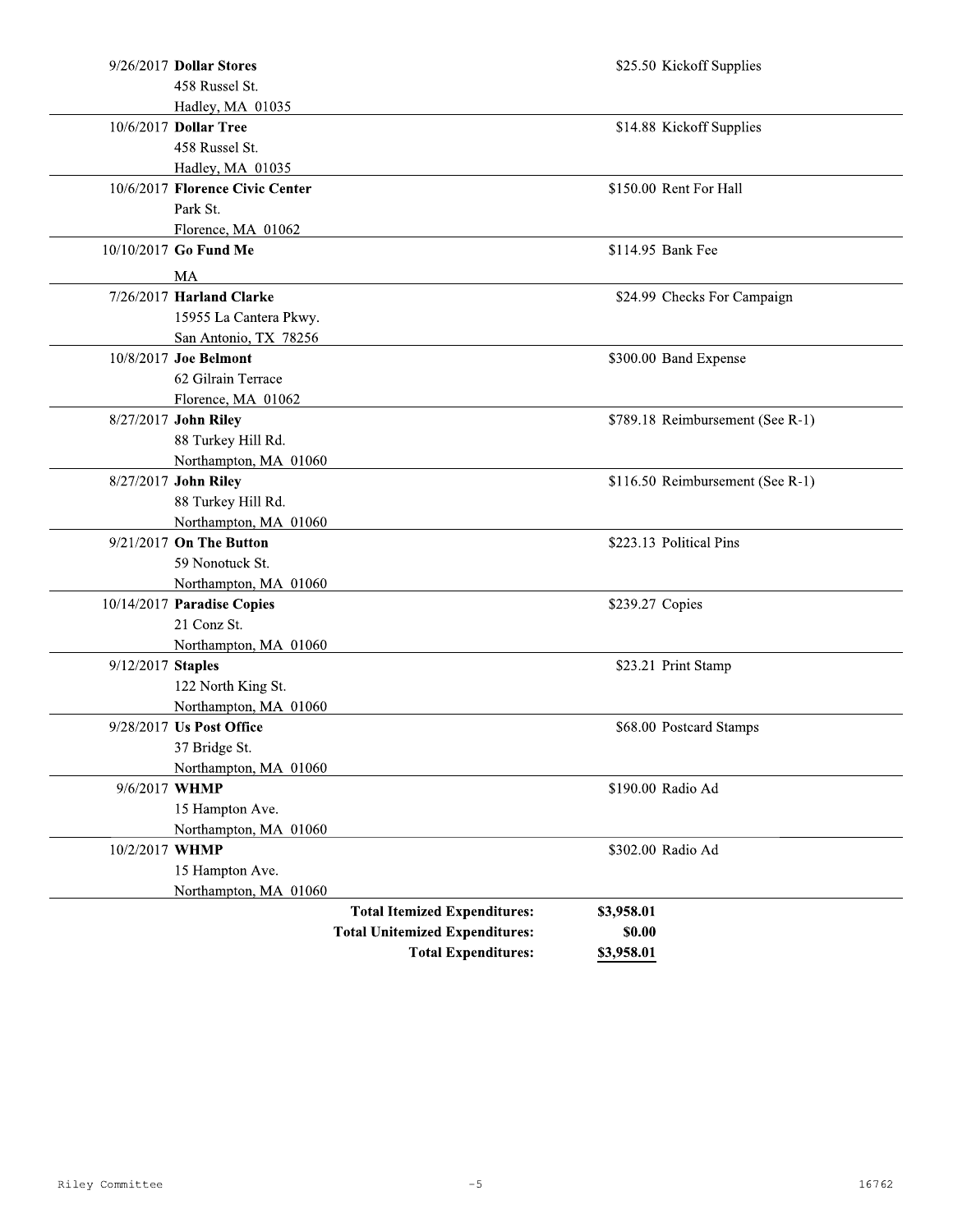## Schedule D: Liabilities

M.G.L. c. 55 requires committees to report ALL liabilities which have been reported previously and are still<br>outstanding, as well as the liabilities incurred during this reporting period.

| Date To Whom Due           |            | <b>Amount Purpose</b>      |
|----------------------------|------------|----------------------------|
| $9/12/2017$ Riley, John D. |            | \$400.00 Candidate Loan    |
| 88 Turkey Hill Road        |            |                            |
| MA, 01062                  |            |                            |
| $9/19/2017$ Riley, John D. |            | \$400.00 Campaign Supplies |
| 88 Turkey Hill Road        |            |                            |
| MA, 01062                  |            |                            |
| 9/26/2017 Riley, John D.   |            | \$400.00 Candidate Loan    |
| 88 Turkey Hill Road        |            |                            |
| MA, 01062                  |            |                            |
| <b>Total Liabilities:</b>  | \$1,200.00 |                            |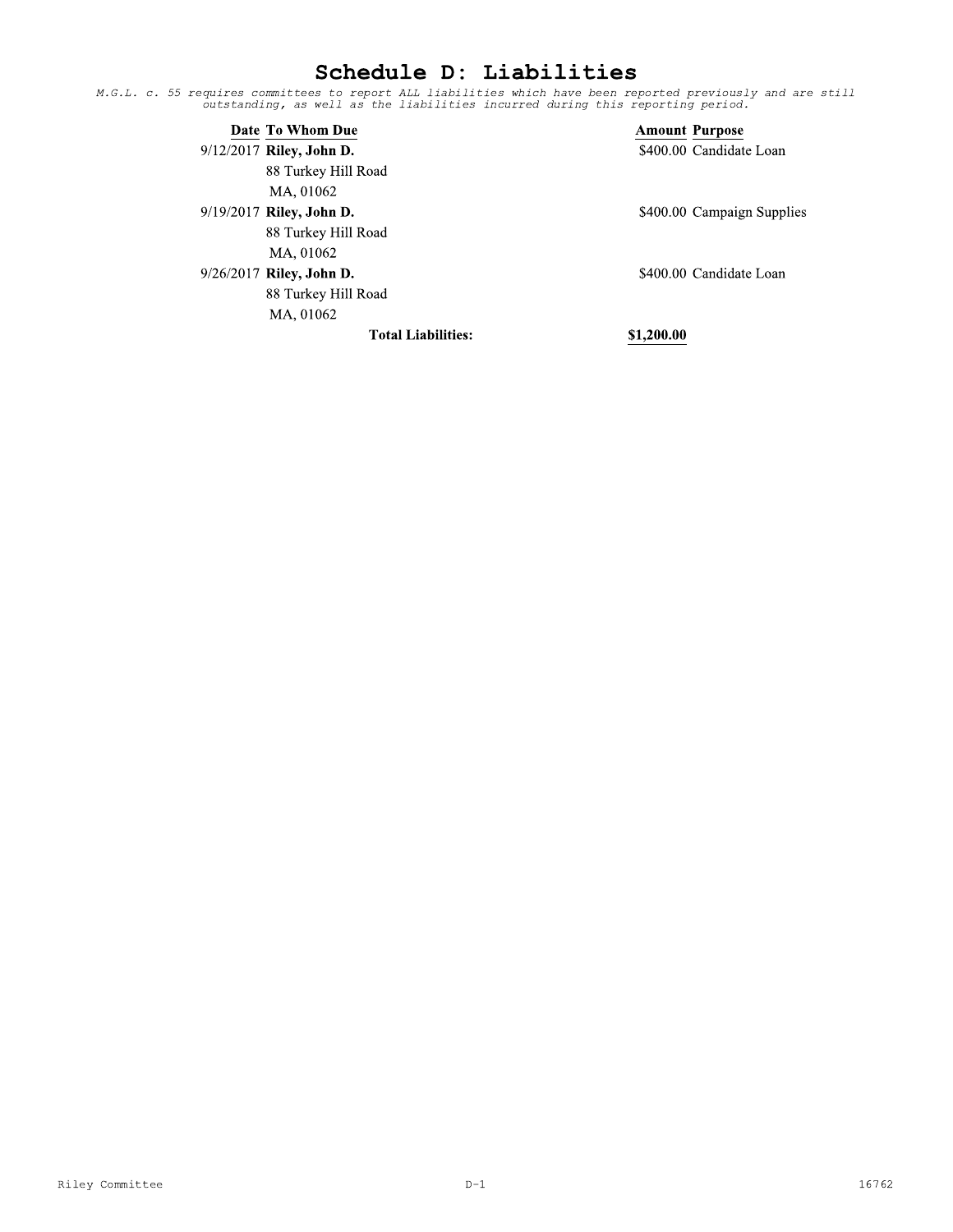## Schedule R: Reimbursements

|           | Date Reimbursee   | <b>Total Amount</b> |
|-----------|-------------------|---------------------|
| 8/27/2017 | John Rilev        | \$789.18            |
| 8/27/2017 | <b>John Rilev</b> | \$116.50            |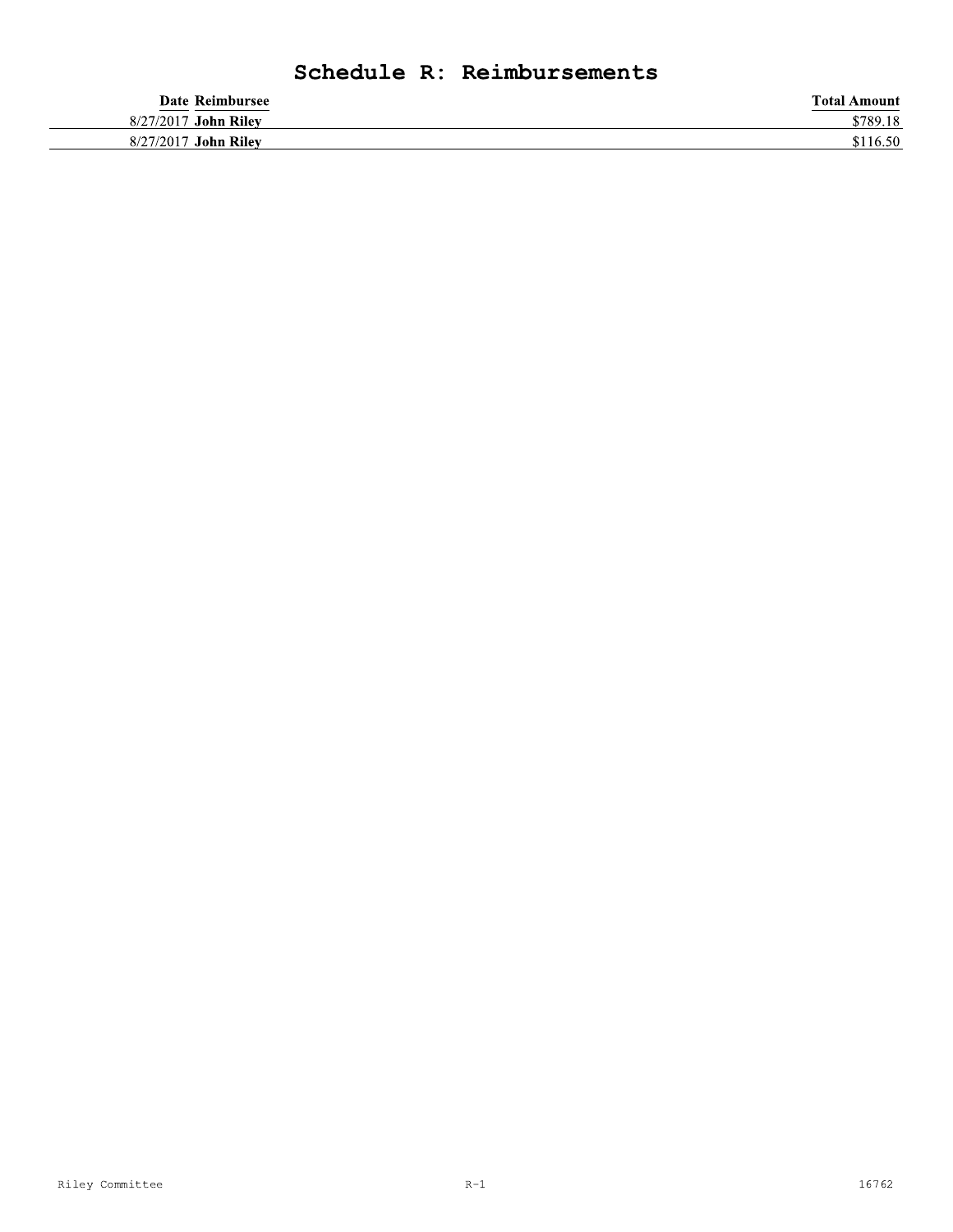

Commonwealth of Massachusetts Form CPF R1: Itemization of Reimbursements Office of Campaign and Political Finance

File with: Director<br>
Office of Campaign and Political Finance<br>
One Ashburton Place Rm. 411<br>
Boston, MA 02108<br>
(617) 979-8300

CPF ID# 16762<br>10/30/2017

John Riley Individual Being Reimbursed \$789.18 Amount of Reimbursement

**Riley Committee** Committee Name 8/27/2017

Date of Reimbursement

**Date Name And Address** 8/27/2017 Signs On the Cheap 11550 Stonehollow Dt. Austin, TX 78758

**Amount Purpose** \$789.18 Lawn Signs